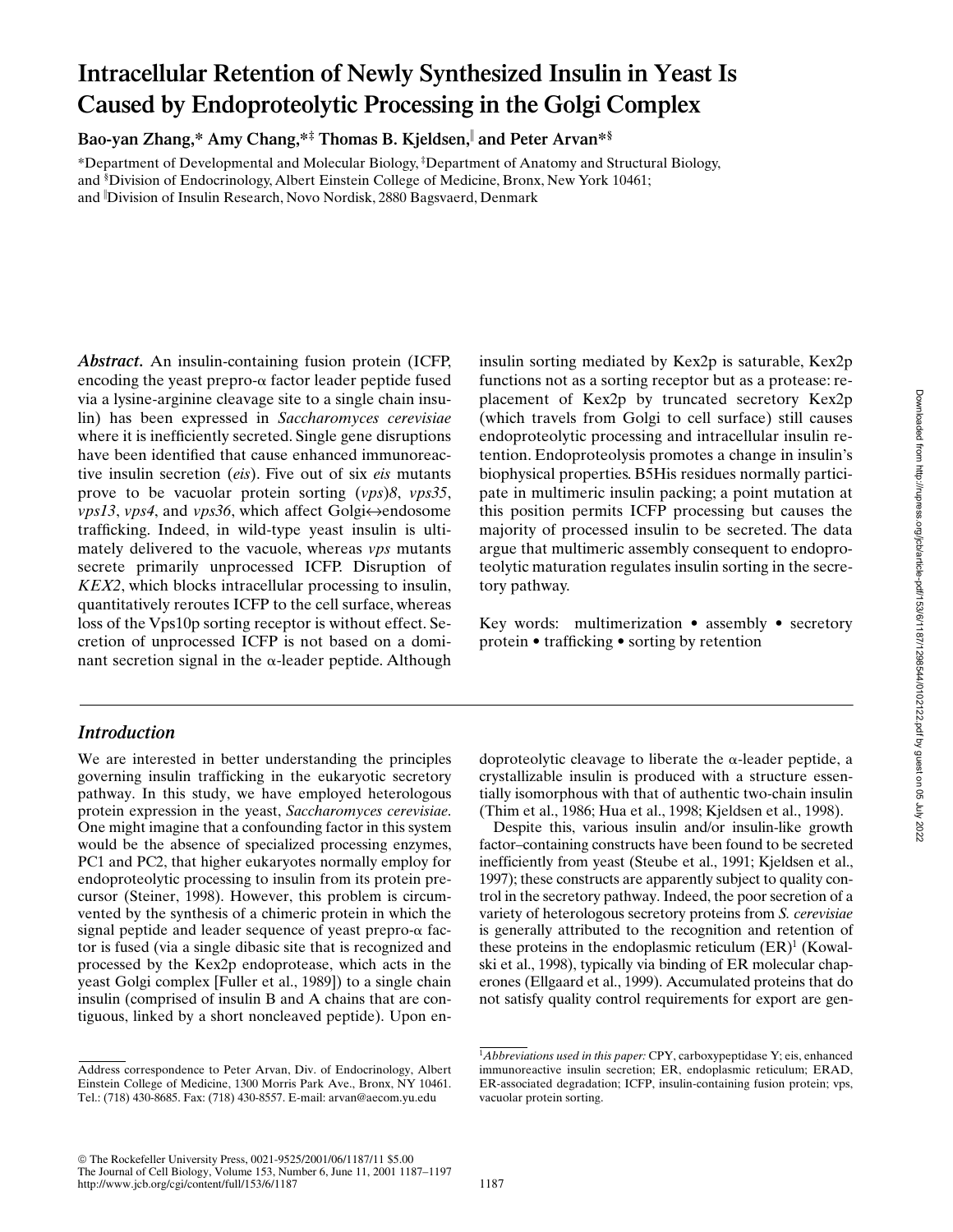By contrast, studies of insulin storage in the regulated secretory pathway of mammalian cells generally support a model known as "sorting by retention" (Kuliawat and Arvan, 1994). The model suggests that endoproteolytic processing of the insulin precursor, resulting in polymeric assembly of the processed insulin product (Huang and Arvan, 1995), prevents its rapid (constitutive-like) secretion and facilitates its intracellular retention (Arvan and Castle, 1998). Recently, by introducing the PC1 cDNA into regulated secretory cells that do not normally express this endoprotease, we found that conversion to insulin (by endoproteolysis) improves the efficiency of intracellular hormone storage. Specifically, to the extent that the insulin precursor remains unprocessed it is very rapidly secreted, whereas the fraction effectively processed to insulin is retained intracellularly with remarkable efficiency (Kuliawat et al., 2000). Based on these findings and the existence of detailed structural information (Dodson and Steiner, 1998), insulin seemed like a suitable substrate for further studies of quality control and sorting in *S. cerevisiae* (an organism particularly amenable to such studies) (Gillece et al., 1999; Wang and Chang, 1999). In particular, we have been interested to learn if the reportedly inefficient insulin secretion occurs primarily in relation to ER quality control events or perhaps in relation to processing or other events that take place more distally in the secretory pathway.

Here, we describe an insulin-containing fusion protein (ICFP) that is secreted inefficiently from *S. cerevisiae*. However, instead of ERAD we find that the single chain insulin is sorted in the Golgi complex and is retained intracellularly and eventually degraded within the endosomal/ vacuolar system. Remarkably, we find that this sorting requires *KEX2* and is dependent on endoproteolytic processing to form mature insulin; either loss of this cleavage or a point mutation that is known to affect the nature of insulin crystal packing causes dramatically augmented secretion of ICFP or insulin, respectively. These data appear consistent with a model in which insulin's biophysical properties participate in its sorting in the secretory pathway.

# *Materials and Methods*

#### *Strains*

The strains employed in this study are described in Table I. Strain L5145 (*MATa*, *kss1*, *ura3-52*, *leu2-3,112*, *his3*, *trp1^63*, *ade2*, *GAL*) and L5141 that is MAT $\alpha$  but otherwise isogenic to L5145 (from the lab of G. Fink, Whitehead Institute, Boston, MA). Unless stated otherwise, all strains used in this study are isogenic to L5145. To construct the  $pep4\Delta$  strain called PA13 (Table I), a deletion construct marked with *hisG-URA3-hisG* (pAS173 cut with EcoRI and XhoI) was used for transformation (Chang and Fink, 1995). Pop out of the *URA3* marker was obtained by selection on 5-FOA (Boeke et al., 1987). *pep4* was confirmed phenotypically by loss of carboxypeptidase Y (CPY) processing to the mature form. A strain (L5145/pMI316) expressing ICFP from a single chromosomal locus was generated by transformation of L5145 with a yeast integration plasmid (pRS304) bearing *GAL1-ICFP*; the plasmid was linearized with Stu1 for integration at  $ura3$ . A  $kex2\Delta$  strain was generated by transformation with a BamHI fragment from pKX::HIS3-(S) (Redding et al., 1991). A *vps1* $\Delta$ :: *LEU2* strain was obtained by transformation with pCRK3A (Rothman et al., 1990). A *vps10* strain was obtained by transformation with XhoI and BamHI fragment of pEM10-103 (Marcusson et al., 1994).

#### *Plasmids and Molecular Biology*

pAK966 is a 2- $\mu$  plasmid marked with *URA3* in which the *GAL1* promoter controls expression of ICFP inserted between the EcoRI and XbaI sites of pYES2 (Invitrogen). pMI306 and pMIGLC are *TRP1*-marked centromeric plasmids (pRS314; Sikorski and Hieter, 1989) bearing ICFP driven by the *GAL1* or *GPD1* promoter, respectively. pMI306 was created by excising an -1-kB XbaI-SpeI fragment (containing *GAL1-ICFP*) from pAK966 and subcloning it into the SpeI site of pRS314. pMI316 was created by excising an -1-kB SalI-NotI fragment (containing *GAL1-ICFP*) from pMI306 and subcloning it into the respective sites of pRS304 marked with *URA3* (Sikorski and Hieter, 1989). pMIGLC was created by excising an -0.6-kB BamHI-XbaI fragment from pAK966 and subcloning it into the respective sites of pUC19 and then excising an  $\sim$ 0.6-kB BamHI-SalI fragment from the resulting plasmid and subcloning it into the respective sites of pRSGLC, a *TRP1*-marked centromeric plasmid that employs the *GPD1* promoter (from Dr. J. Warner, Albert Einstein College of Medicine) (Warner, 1991). pASZ-SL-GM was created by excising an  $\sim$ 1-kb XbaI fragment (containing *GAL1-ICFP*) from the commercial pSL1180 shuttle vector (Amersham Pharmacia Biotech) and subcloning it into pASZ11, an ADE2-marked centromeric plasmid (Stotz and Linder, 1990). pHSP150<sub>frag</sub>insulin was constructed as follows. Single chain insulin was amplified from pAK966 by PCR using two primers: TATCCATGGCTGCAGCCAA-GAGATTCGTTAACCAACAC (which introduces a PstI site, underlined) and GTCGACTCTAGAGCCTGCGG (which introduces an XbaI site, underlined). After digestion with PstI and XbaI, the  $\sim$ 200-bp PCR product was subcloned into pSL1180 (Amersham Pharmacia Biotech) and then excised at PstI and ClaI and subcloned again into the respective sites of pKTH4536 (from Dr. M. Makarow, University of Helsinki, Helsinki, Finland) (Simonen et al., 1994). The resulting plasmid contains the *HSP150* promoter and encodes the HSP150 signal and a portion of the leader peptide up to amino acid 63, linked via KR to single chain insulin; the 3' ClaI site immediately precedes the alcohol dehydrogenase terminator. An  $\sim$ 3-kb fragment containing all of these regions was excised by BamHI and finally cloned into the BamHI site of pRS315, a *LEU2-*marked centromeric plasmid (Sikorski and Hieter, 1989). pKX::HIS3-S(yn), a plasmid for complete gene replacement of *KEX2* with *HIS3* (*kex2*2*::HIS3-S*), and pAB23, a *URA3*-marked 2-μ plasmid in which the *TDH3* promoter drives the overexpression of secretory Kex2p, were from Dr. R. Fuller (University of Michigan, Ann Arbor, MI). pLS1-10, a plasmid for replacement of the HindIII-XbaI region of *PEP4* with *TRP1* (*pep4::TRP1*) was from Dr. A. Cooper (University of Missouri at Kansas City, Kansas City, MO); the plasmid was cut with SacI and XhoI before integration/disruption. The H90T mutant in ICFP (mutation of His5 of the insulin B-chain) was made by a 369-bp EcoRI-HindIII PCR-amplified fragment containing the relevant CAC(His)→ACC (Thr) mutation, which was used to replace the matching EcoRI-HindIII fragment of ICFP in pYES2.

# *Filter Blot Assays*

To detect secretion of insulin or its precursor (defined as "immunoreactive insulin secretion"), colonies or patches were replica plated onto nitrocellulose filters placed on top of plates containing 2% galactose as the sole carbon source. After 24–40 h, cells were washed off the filter with PBS plus 0.1% Tween-20. The filter was then incubated with a 1:500 dilution of guinea pig antiinsulin serum (Linco Research) followed by peroxidaseconjugated goat anti–guinea pig secondary (1:2,500; Jackson ImmunoResearch Laboratories) and finally detected by ECL. To detect CPY secretion after overnight growth of the cells, the filter was incubated sequentially with a 1:4,000 dilution of mouse monoclonal anti-CPY (Molecular Probes) and a peroxidase-conjugated goat anti–mouse secondary antibody (1:3,000; Bio-Rad Laboratories).

# *Metabolic Labeling and Immunoprecipitation*

Cells were grown to exponential phase in minimal medium supplemented with required amino acids but without methionine and cysteine using either 2% galactose or 2% glucose as appropriate and then sedimented at 3,000  $g$  for 5 min and resuspended at 4  $OD<sub>600</sub>/ml$  in the same medium plus 1 mg/ml BSA. Insulin contains six cysteine residues and the  $\alpha$ -leader peptide contains one methionine. For pulse labeling, [<sup>35</sup>S]cysteine (NEN Life Science Products) was added at 50  $\mu$ Ci per OD<sub>600</sub> for the times indicated. For chase, the cells were sedimented and resuspended in synthetic complete (SC) medium plus 10 mM methionine and cysteine. At various chase times, 1-ml aliquots were transferred to ice, and 10 mM sodium azide and a protease inhibitor cocktail  $(0.25 \mu g/ml$  aprotinin, 0.1 mM leupeptin, 10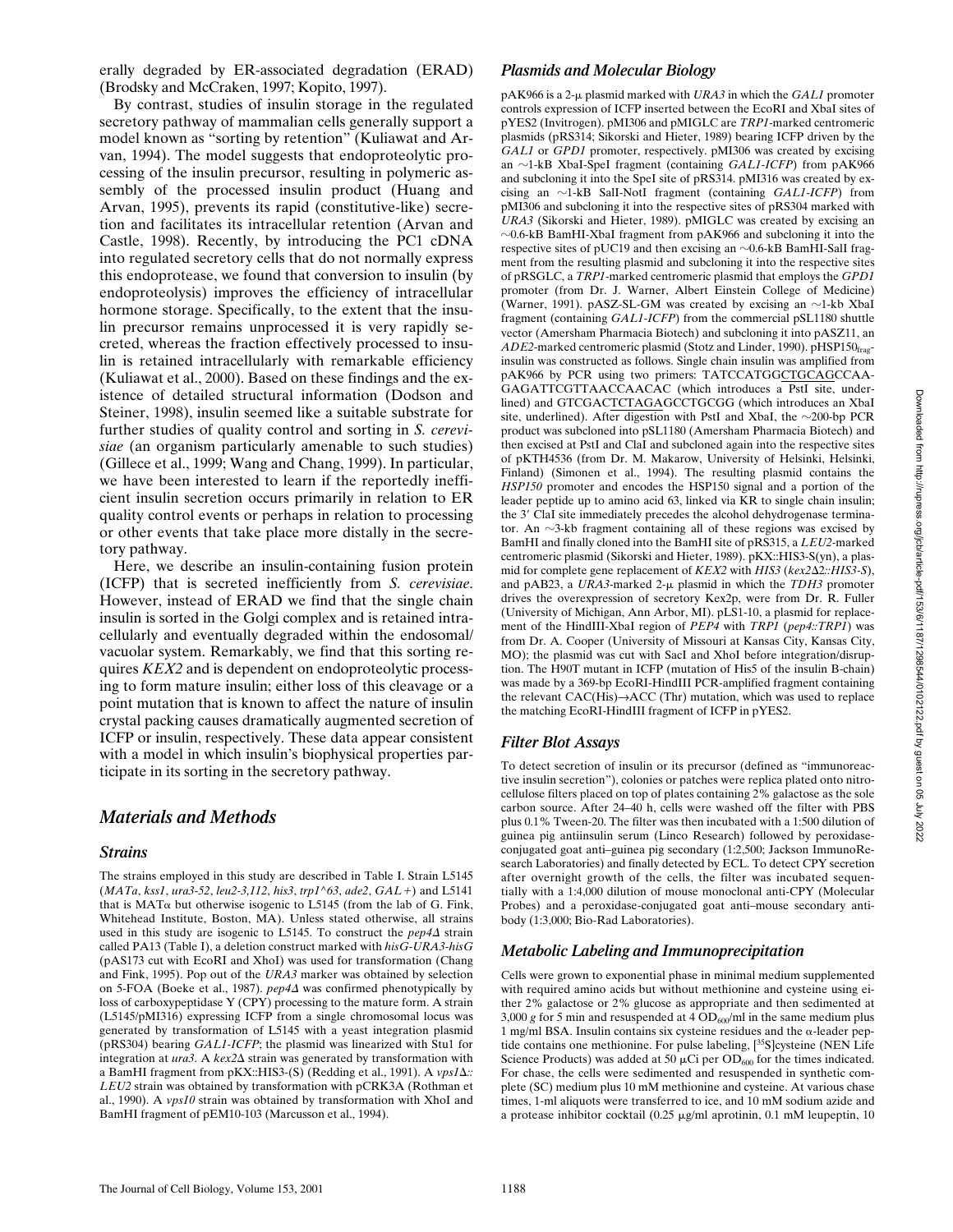| $1.5145*$             | $MAT\alpha$ kss1 ura3-52 leu2-3, 112 his3 trp1 $\sim$ 63 ade2 GAL+                                          |
|-----------------------|-------------------------------------------------------------------------------------------------------------|
| $L5141*$              | $MAT\alpha$ kss1 ura3-52 leu2-3, 112 his3 trp1^63 ade2 GAL+                                                 |
| $PA13^{\ddagger}$     | $MAT\alpha$ kss1 ura3-52 leu2-3, 112 his3 trp1^63 ade2 GAL+ pep4 $\Delta$ ::URA3                            |
| DI3G <sup>‡</sup>     | $MAT\alpha$ kss1 ura3-52 leu2-3, 112 his3 trp1 $\triangle$ 63 ade2 GAL+ pep4 $\triangle$ ::URA3 vps35::LEU2 |
| $YB108^{\ddagger}$    | $MAT\alpha$ kss1 ura3-52 leu2-3, 112 his3 trp1 $\sim$ 63 ade2 GAL+ pep4 $\Delta$ ::TRP1 vps35::LEU2         |
| $DI4E^{\ddagger}$     | $MAT\alpha$ kss1 ura3-52 leu2-3, 112 his3 trp1 $\triangle$ 63 ade2 GAL+ pep4 $\triangle$ ::URA3 vps13::LEU2 |
| DIV3H <sup>‡</sup>    | $MAT\alpha$ kss1 ura3-52 leu2-3, 112 his3 trp1 $\sim$ 63 ade2 GAL+ pep4 $\Delta$ ::URA3 vps4::LEU2          |
| $DYIAA^{\ddagger}$    | $MAT\alpha$ kss1 ura3-52 leu2-3, 112 his3 trp1 $\sim$ 63 ade2 GAL+ pep4 $\Delta$ ::URA3 vps8::LEU2          |
| $DVIIIIC^{\ddagger}$  | $MAT\alpha$ kss1 ura3-52 leu2-3, 112 his3 trp1^63 ade2 GAL+ pep4 $\Delta$ ::URA3 vps36::LEU2                |
| PA11D <sup>‡</sup>    | $MAT\alpha$ kss1 ura3-52 leu2-3, 112 his3 trp1^63 ade2 GAL+ pep4 $\Delta$ ::URA3 vps10::LEU2                |
| $YB96^{\ddagger}$     | $MAT\alpha$ kss1 ura3-52 leu2-3, 112 his3 trp1 $\sim$ 63 ade2 GAL+ pep4 $\Delta$ ::URA3 kex2::HIS3          |
| $TRY102$ <sup>§</sup> | MAT <sub>Q</sub> ura3-52 leu2-3, 112 his3-D200 trp1- $\Delta$ 901 lys2-801 suc2- $\Delta$ 9 sec18-1 GAL+    |

\*As described in Materials and Methods.

‡ This study.

§ Brigance et al., 2000.

 $\mu$ M pepstatin, 5 mM EDTA, 10  $\mu$ M E64, 1 mM DFP, 0.02% BSA) were added immediately. Cells were then sedimented at 3,000 *g* for 5 min, and the supernate-containing secreted proteins were collected for further analysis. The cells were resuspended in  $100 \mu l$  breaking buffer containing 6 M urea, 1% SDS, 1 mM EDTA, 50 mM Tris, pH 7.5. In Fig. 10 B, urea and SDS were replaced by 1% NP-40 in the breaking buffer. The cells were lysed by vortexing with glass beads and then boiling for 4 min (although in Fig. 10 B the boiling step was omitted). Samples were diluted 10-fold to a final concentration of 1% Triton X-100, 150 mM NaCl, 5 mM EDTA, 50 mM Tris, pH 7.5, debris was pelleted in a microcentrifuge, and immunoprecipitations were normalized to acid precipitable counts per minute. Samples were precleared with 20  $\mu$ l Zysorbin for 30 min (Zymed Laboratories). Media and cell lysates were then immunoprecipitated with 10  $\mu$ l guinea pig antiinsulin using 20  $\mu$ l Zysorbin as a secondary immunoadsorbent. Immunoprecipitates were routinely digested with PNGase F (New England Biolabs, Inc.) and analyzed by tricine-urea–SDS-PAGE (Schagger and von Jagow, 1987), fluorography or PhosphorImaging, and quantitation using ImageQuant software (Molecular Dynamics).

#### *Genetic Screen*

L5145/pMI316 cells bearing integrated *GAL1-ICFP* were transformed with a mutagenized yeast genomic library with random insertions of *lacZ/*  $LEU2$  (Burns et al., 1994). Leu<sup>+</sup> transformants were replica plated to nitrocellulose filters atop plates containing 2% galactose as the sole carbon source. Filter blot assays for immunoreactive insulin secretion were performed as described above. Out of 90,000 transformants screened, 31 colonies were picked that displayed enhanced immunoreactive insulin secretion (eis) over the untransformed parental strain. After patching and rescreening, 24 of these were reconfirmed. After backcross to the parental ICFP-containing strain followed by sporulation and tetrad analysis, nine of these colonies showed a 2:2 distribution of eis linked to the LEU2 insertion, indicating single gene disruption. These clones were designated sequentially *eis1* to *eis9*. After transformation with pRSQ, the disrupted genes were recovered as plasmid DNA (Burns et al., 1994). The identity of disrupted *eis* genes was determined by sequencing genomic DNA adjacent to the insertion.

#### *Indirect Immunofluorescence*

Indirect immunofluorescence was performed as described (Preuss et al., 1991) with the following modifications. In brief, cells growing exponentially in 2% galactose-containing medium were fixed with 4% formaldehyde in 0.1 M potassium phosphate, pH 6.5. Cells were spheroplasted with oxalyticase (Enzogenetics) and permeabilized briefly with methanol and acetone. Cells were then incubated overnight with antiinsulin at 1:500 followed by a Cy3-conjugated secondary antibody (Jackson ImmunoResearch Laboratories). Cells were viewed with an Olympus IX70 microscope; images were collected digitally and analyzed using Adobe Photoshop® software.

# *Sucrose Gradient and DTT Accessibility Assays*

For in vitro analyses of intracellular ICFP and insulin, cells expressing ICFP from the *GPD1* promoter were employed. Cells were labeled as described above. For sucrose gradient analysis, cells were lysed with glass beads in a buffer containing 50 mM NaCl,  $2 \text{ mM ZnSO}_4$ ,  $2 \text{ mM CaCl}_2$ , and 25 mM MES, pH 5.0. The cell lysate (2 ml) was then loaded onto a discontinuous sucrose gradient comprised of 2 ml each of 15 and 30% sucrose in the same buffer. The velocity gradients were centrifuged at  $100,000 g_{av}$  for 90 min. Gradient collection was simplified to two fractions comprising the upper half (including all of the load and the upper half of the 15% sucrose layer) and the lower half (including the lower half of the 15% sucrose layer and all of the 30% sucrose layer). From equal aliquots of each half, sucrose was diluted and the samples were immunoprecipitated with an antiinsulin antibody. Immunoprecipitates were analyzed by SDS-PAGE and fluorography.

The disulfide accessibility assay was modified from Huang and Arvan (1995). In brief, cells were lysed and immunoprecipitated in a buffer containing 170 mM NaCl, 5 mM EDTA, 1% Triton X-100, 50 mM Tris, pH 7.5. The insulin immunoprecipitates were washed once in a buffer containing 150 mM NaCl, 2 mM EDTA, 1% NP-40, 1% sodium deoxycholate, 10 mM Tris, pH 7.5. After a brief water wash, parallel samples were either employed as untreated controls or treated first with 20 mM DTT in water at 37C for 30 min followed by incubation with 29 mM iodoacetamide. Subsequently, all samples were incubated with 1,000 U of endoglycosidase H at 37C for 1 h. Samples to be used as untreated controls were boiled in SDS-gel sample buffer in the presence or absence of 20 mM DTT and finally incubated at 37°C for 30 min in the presence of 41 mM iodoacetamide before gel loading. The experimental sample was not further treated with DTT but brought to 41 mM iodoacetamide and incubated at 37°C for 30 min before boiling in SDS-gel sample buffer.

# *Results*

#### *Insulin Undergoes Retention and Degradation in the Yeast Secretory Pathway*

The ICFP cDNA was constructed as a chimera encoding the signal and leader peptides of prepro- $\alpha$  factor fused via a single dibasic (KR) cleavage site to a polypeptide in which the B chain (first 29 residues) and A chain of insulin are made contiguous by an alanine-alanine-lysine linker (Fig. 1 A). (For simplicity in this paper, we refer to this single chain insulin simply as insulin or mature insulin in reference to its endoproteolytic liberation from the ICFP precursor.) When ICFP driven by a *GAL1* promoter (Fig. 1 A) was expressed as a single copy integrated in the genome (YIp), secretion of immunoreactive insulin (defined as secretion of protein blotable with antiinsulin antibody; described in Materials and Methods) was at the lower limits of detection when yeast were grown on galactose as the sole carbon source (Fig. 1 B). To examine further the expression of ICFP, cells were pulse labeled with  $[35S]$ cysteine for 1 min followed by immediate lysis, insulin im-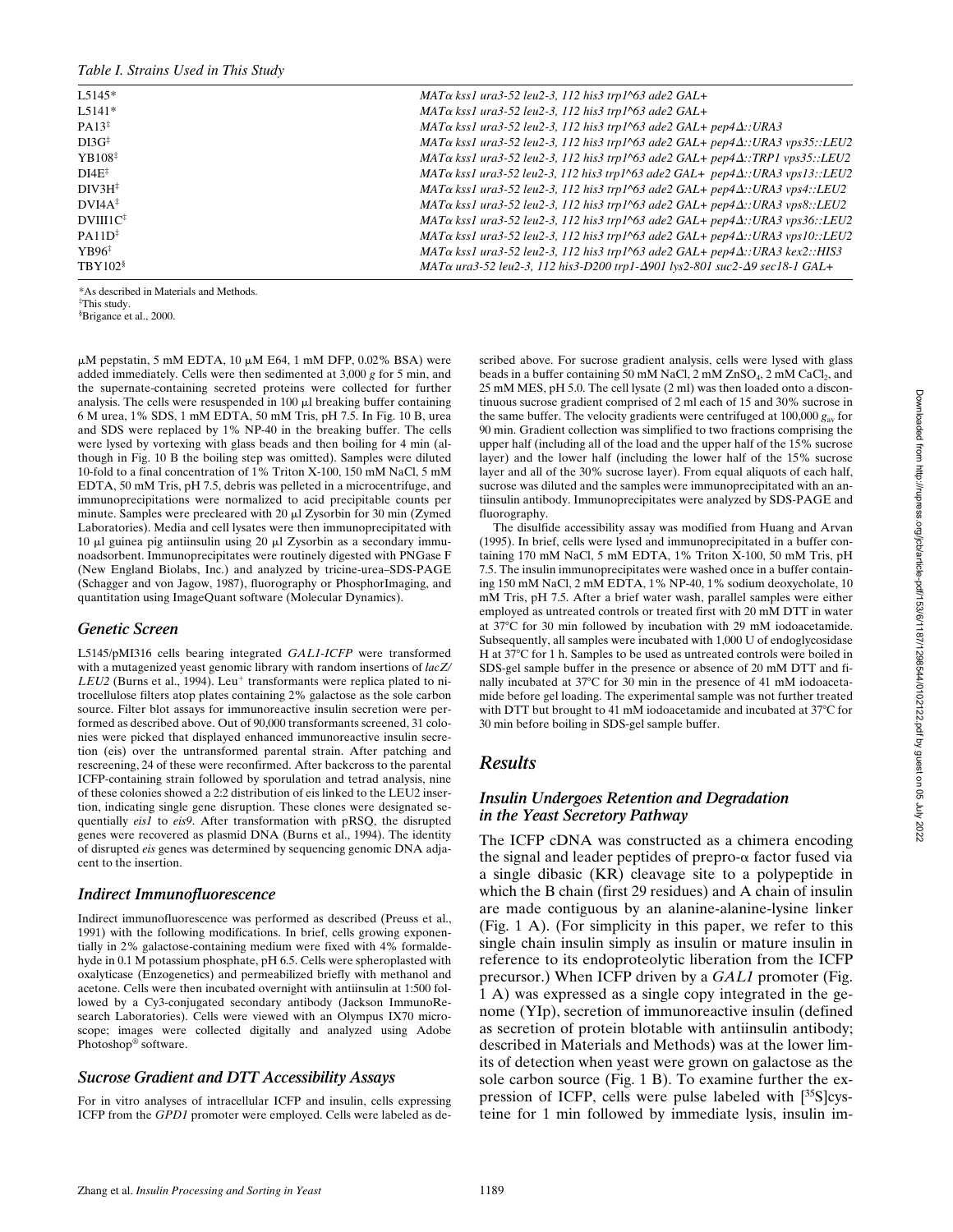

*Figure 1.* (A) Structure and expression of the ICFP. (B) Yeast expressing ICFP either in single copy (YIp), low copy (CEN plasmid), or high copy ( $2 \mu$  plasmid) were grown as patches and replica plated onto nitrocellulose filters atop galactose-containing plates. After 40 h, the filters were washed to remove cells and immunoblotted with antiinsulin antibody and a peroxidase-conjugated secondary antibody.

munoprecipitation, deglycosylation of the  $\alpha$ -leader with PNGase F, and analysis by tricine-urea–SDS-PAGE. (Note that all cysteine residues are conserved between ICFP and mature insulin.) In this case, an intracellular ICFP band migrating at  $M_r \sim 14$  kD was observed (Fig. 2) A, left lane). In a parallel sample that was labeled for 5 min (Fig. 2 A, right lane), a second smaller band was produced that comigrated with an authentic insulin standard. These data suggested that ICFP may undergo relatively rapid proteolytic processing to mature insulin (described further below).

To understand the poor secretion of immunoreactive insulin, cells expressing ICFP on a centromeric plasmid were pulse labeled for 10 min and then either lysed or chased for 30 min. Although both ICFP and single chain insulin bands were detected intracellularly immediately after pulse labeling (Fig. 2 B, left lane), secretion of radiolabeled ICFP or processed insulin at 30 min was virtually undetectable (Fig. 2 B, right lane). Moreover, after a 30-min chase essentially no immunoprecipitable forms remained

![](_page_3_Figure_4.jpeg)

*Figure 2.* In wild-type yeast, ICFP is processed to single chain insulin but is not secreted efficiently. (A) Yeast expressing ICFP driven by a *GAL1* promoter on a high copy plasmid were pulse labeled with [35S]cysteine for the times indicated without further chase. (Note that in this strain the *GAL1* promoter is not particularly strong.) Cells were lysed and insulin immunoprecipitated and digested with PNGaseF before nonreducing SDS-PAGE. Note that the initially synthesized precursor is  $\sim$ 14 kD, which is processed to an  $\sim$ 5-kD band comigrating with authentic insulin (INS). (B) Yeast expressing ICFP driven by a *GAL1* promoter on a low copy (CEN) plasmid were pulse labeled for 10 min with [<sup>35</sup>S]cysteine and either lysed or chased for a further 30 min in complete medium. Note that after chase, insulin-immunoprecipitable bands are undetectable in either the medium or cell lysate. C, cells; M, medium.

intracellularly (Fig. 2 B, middle lane), suggesting relatively rapid intracellular degradation.

#### *Gene Disruptions That Enhance Immunoreactive Insulin Secretion*

The foregoing results suggested some form of quality control of insulin secretion. To examine this further, a genetic approach was undertaken. Using yeast expressing ICFP from a single copy integrated in the genome (see Fig. 1 B) and a mutagenized genomic library containing random insertions of *lacZ* and *LEU2* (Burns et al., 1994), 90,000 transformants were screened by the Western blot assay to yield nine *eis* mutants displaying enhanced immunoreactive insulin secretion (as described in Materials and Methods). The nine *eis* mutants corresponded to six distinct gene disruptions, five of which were identified as *VPS35*, *VPS13*, *VPS4*, *VPS8*, and *VPS36*. These genes have been shown previously to regulate trafficking in the Golgi⇔endosome↔vacuole pathway (Stack and Emr, 1993; Bryant and Stevens, 1998). *vps35* and *vps8* appeared to produce the greatest enhancement of immunoreactive insulin secretion, *vps4* and *vps13* produced an intermediate enhancement, and *vps36* produced only a slight increase (Fig. 3 A).

#### *Most ICFP Advances through the Golgi Complex into the Endosomal/Vacuolar System*

Even though enhanced immunoreactive insulin secretion was observed in several *vps* mutants acting in the distal secretory pathway, ER to Golgi transport is known to be a rate-limiting step in the trafficking of chimeras containing the prepro- $\alpha$  leader (Elliott et al., 1989). We therefore employed a standard assay (Finger et al., 1993; Loayza et al., 1998) to examine whether ICFP is subject to ERAD. The ICFP was expressed in a *sec18* strain in which traffic to the Golgi complex is blocked at the nonpermissive temperature. After shifting to 37°C, cells were pulse labeled, lysed at varying times of chase  $\leq 1.5$  h, and analyzed by immunoprecipitation with antiinsulin, PNGase F digestion, and tricine-urea–SDS-PAGE. Strikingly, no endoproteolytic processing of ICFP was observed in the *sec18* background (Fig. 4, A and B) in contrast to wild-type yeast (see Fig. 2 A). Furthermore, unlike what has been observed for ERAD substrates (Plemper and Wolf, 1999) the ICFP molecule was completely stable throughout the 90-min time course. Thus, no evidence was obtained for ERAD of the insulin-containing chimera.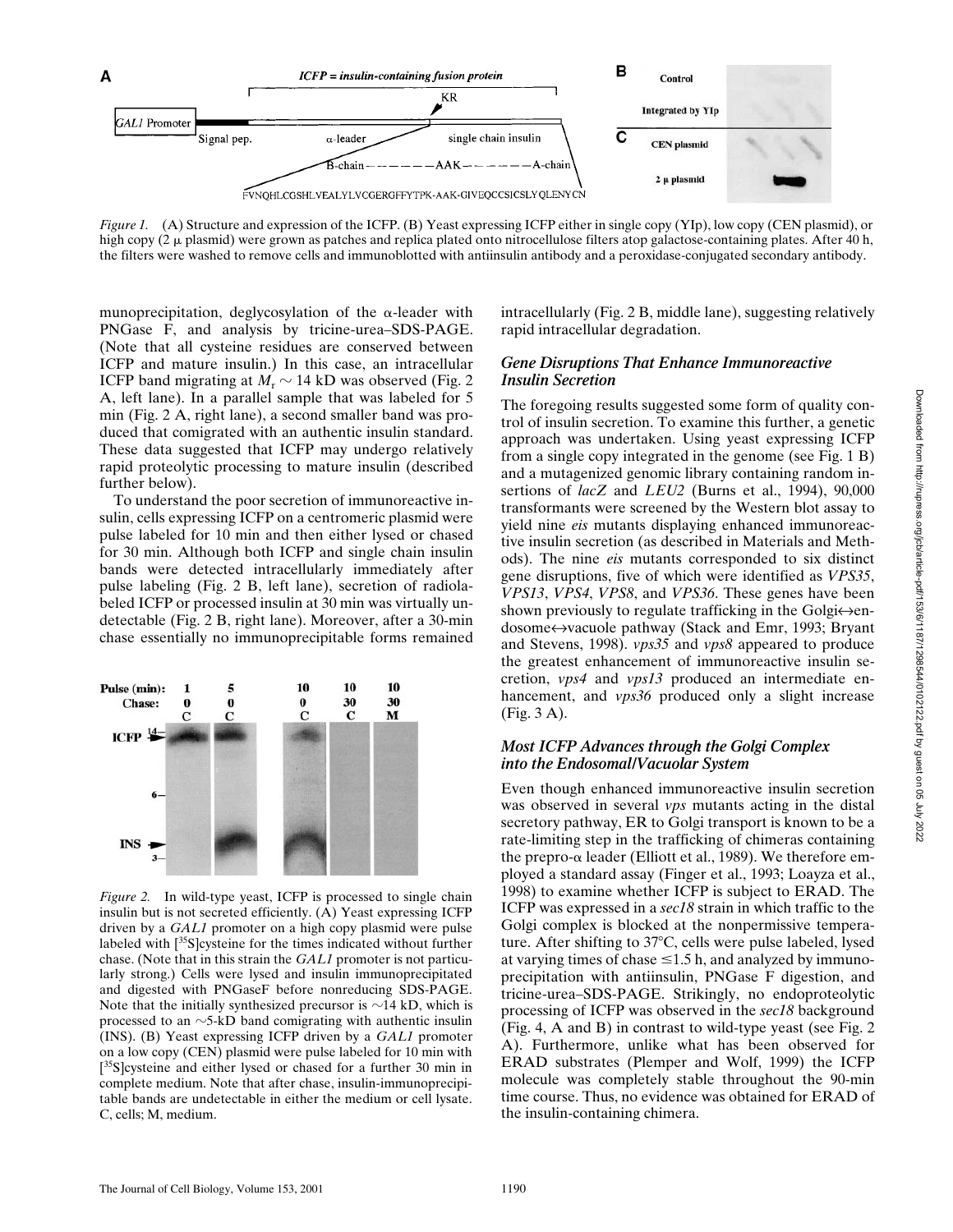![](_page_4_Figure_0.jpeg)

*Figure 3.* Identification and characterization of *eis* mutants that yield enhanced insulin secretion. (A) Filter blot assay for immunoreactive insulin secretion from the nine colonies obtained by genetic screening, which represent disruptions of six independent genes. Five of these proved to be genes in the *vps* pathway as indicated. (B) Five *eis/vps* mutants and a *vps10*-null mutant were replica plated and tested

by filter blot assay for immunoreactive insulin secretion (top panel) and CPY secretion (bottom panel). Note that like the *eis/vps* mutants obtained by genetic screen *vps10* dramatically increases CPY secretion, but the effect on ICFP secretion is minimal.

We next tested directly whether immunoreactive insulin was degraded in the endosomal/vacuolar system by examining ICFP expression in a  $pep4\Delta$  strain (deficient for vacuolar protease activity) (Ammerer et al., 1986). In this case, fully processed intracellular insulin was stabilized dramatically, although no increase in insulin secretion was observed (Fig. 4 C). Indeed, insulin clearly accumulated in the vacuole (identified under Nomarski optics) as judged by indirect immunofluorescence in  $pep4\Delta$  cells (Fig. 5, top panels). Furthermore, in an *eis5/vps4 pep4* double mutant (known to accumulate an enlarged prevacuolar compartment [Bryant and Stevens, 1998]) staining was concentrated in a bright spot next to the vacuole (Fig. 5, bottom panels), indicating accumulation in the prevacuolar compartment. These data prove that immunoreactive insulin is retained intracellularly by trafficking from the Golgi complex through the endosomal system to the vacuole.

#### *Is Vps10p the Insulin Sorting Receptor?*

Several groups have described previously the yeast Golgi complex as a regulatory site from which foreign, mutant, or even wild-type versions of certain yeast proteins may be recognized for delivery to the endosomal/vacuolar system (Hong et al., 1996; Luo and Chang, 1997; Roberg et al., 1997; Li et al., 1999; Liu and Culotta, 1999). In at least some of these cases, the recognition and/or targeting machinery appears to be saturable upon substrate overexpression (Hong et al., 1996). We tested whether insulin delivery to the endosomal/vacuolar system was saturable by expressing ICFP at low copy on a centromeric plasmid (CEN) or at high copy on a  $2-\mu$  plasmid. Indeed, higher immunoreactive insulin secretion was observed in a dosage-dependent manner (Fig. 1 C). Even greater secretion was observed when ICFP expression was driven by the strong constitutive *GPD1* promoter (see below).

In addition to its receptor function in sorting of vacuolar proteases (Marcusson et al., 1994; Cooper and Stevens, 1996), Vps10p has been proposed to function as a Golgibased sorting receptor for targeting misfolded secretory proteins to the endosomal system for vacuolar degradation (Hong et al., 1996; Durr et al., 1998; Holkeri and Makarow, 1998; Jorgensen et al., 1999). To test whether Vps10p plays a role in preventing immunoreactive insulin secretion, Western blot assays were used to compare the secretion of immunoreactive insulin and CPY in a *vps10* null mutant versus the *eis/vps* mutants. As shown in the bottom panel of Fig. 3 B, all of the *vps* mutants exhibited

![](_page_4_Figure_8.jpeg)

*Figure 4.* The ICFP is not subject to ERAD but is subject to degradation by vacuolar proteases. (A) The ICFP was expressed from the *GPD1* promoter in a *sec18-1* mutant strain where the ICFP cannot reach the Golgi complex. Cells were preincubated at the restrictive temperature (37°C) for 10 min and labeled for 5 min. Cells were chased for the times indicated, lysed, and immunoprecipitated with antiinsulin and digested with PNGase F before SDS-PAGE. (B) Quantification by densitometry of the results shown in A. (C) The ICFP was expressed in a *pep4*-null strain. The cells were labeled and chased as in the legend to Fig. 2 B before insulin immunoprecipitation and digestion with PNGaseF followed by SDS-PAGE and fluorography. Note that in a *sec18* strain intracellular ICFP persists, whereas in a *pep4* strain intracellular insulin accumulates.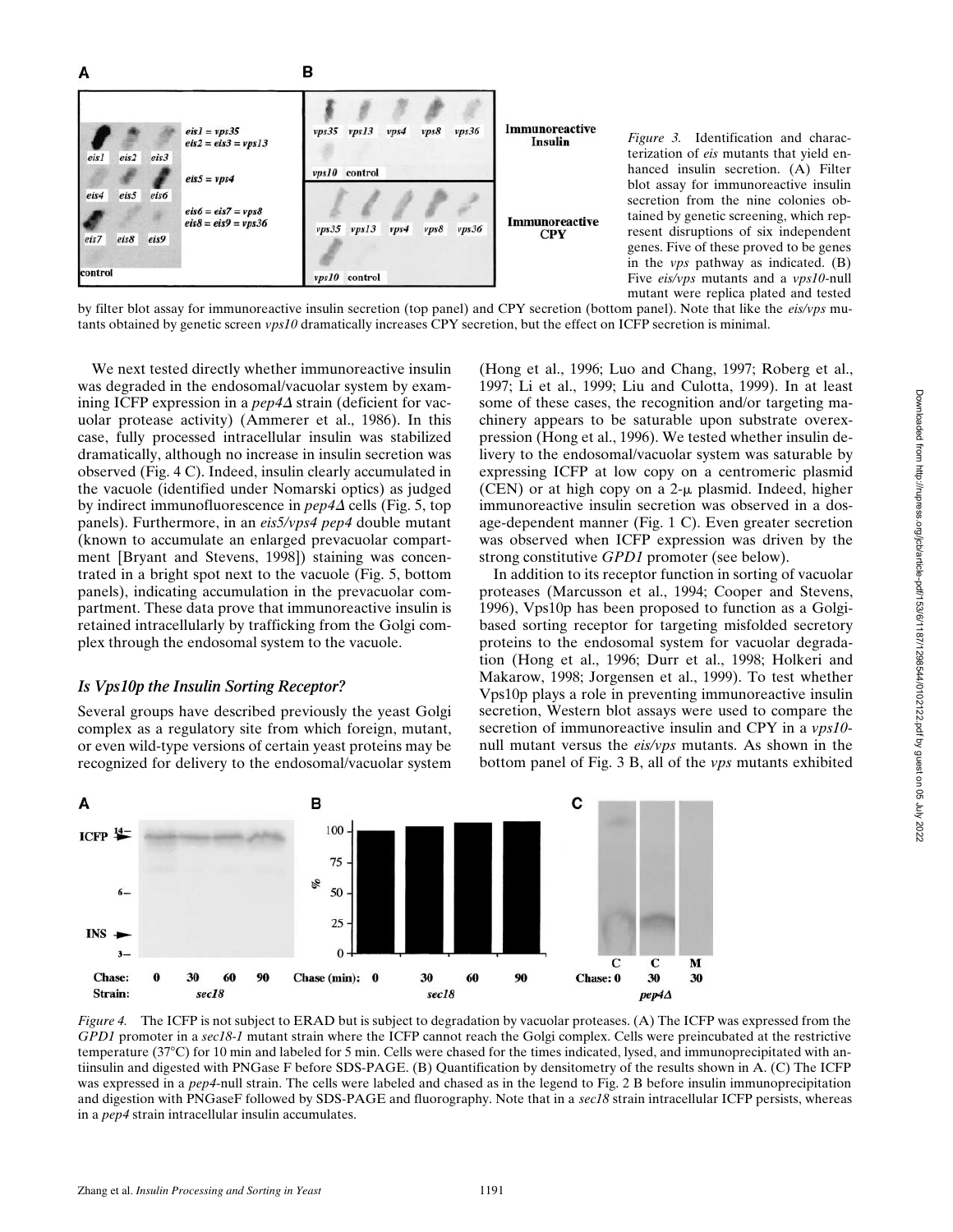Downloaded from http://rupress.org/jcb/article-pdf/153/6/1187/1298544/0102122.pdf by guest on 05 July 2022

Downloaded from http://rupress.org/jcb/article-pdf/153/6/1187/1298544/0102122.pdf by guest on 05 July 2022

![](_page_5_Figure_1.jpeg)

strain and a *vps4 pep4* double mutant. Note that insulin accumulates in the vacuole in a  $pep4\Delta$  mutant and in the prevacuolar compartment in the class E *vps* mutant. Cells were fixed, permeabilized, and insulin labeled with antiinsulin and a Cy3-conjugated secondary antibody.

markedly enhanced immunoreactive CPY secretion, and *vps10* arguably yielded the strongest CPY secretion phenotype. However, enhanced immunoreactive insulin secretion for *vps10* was less than that seen with any other *vps* mutants tested (Fig. 3 B, top panel).

A quantitative analysis of immunoreactive insulin secretion from *vps* mutants was then performed by following [<sup>35</sup>S]cysteine-labeled protein. First, the effect of each of the five *eis/vps* mutations and *vps10* was examined in strains where ICFP expression was driven by a *GAL1* promoter on a centromeric plasmid. To improve intracellular recovery, a *pep4* mutation was introduced into each strain. As shown in Fig. 6, each *vps* mutant tested showed an increase in secretion of protein immunoprecipitable with antinsulin. Quantitation of the data showed that whereas the control strain secreted only  $\sim 8\%$  of the total, the *vps36*, *vps4*, *vps13*, *vps8*, and *vps35* strains secreted  $\sim$ 19,  $\sim$ 26,  $\sim$ 41,  $\sim$ 55, and  $\sim$ 76%, respectively. The *vps10* strain showed the lowest level of enhancement over the control, secreting labeled insulin at a level approaching that of *vps*36 (-19%).

To quantify the saturability of endosome/vacuole delivery, identical pulse–chase experiments were performed in which ICFP expression was driven by the *GPD1* promoter

![](_page_5_Figure_6.jpeg)

*Figure 6.* Enhanced immunoreactive insulin secretion in various *eis/vps* mutants is comprised largely of unprocessed ICFP. All strains are  $pep4\Delta$  mutants in order to stabilize the intracellular protein. Cells were pulse labeled for 30 min and chased for 60 min. The cells and media underwent insulin immunoprecipitation and digestion with PNGaseF before analysis by SDS-PAGE and fluorography. Note that secretion of unprocessed ICFP was not detected in the control strain or in a *vps10* mutant.

(which increases ICFP expression 5–10-fold in this strain background; data shown below). This maneuver resulted in an increase in the fractional secretion of protein immunoprecipitable with antiinsulin ( $\sim$ 36%). In addition, an assortment of *vps* mutants showed a further increase in fractional secretion (*vps4*,  $\sim$ 47; *vps1*,  $\sim$ 53; *vps8*,  $\sim$ 57; *vps13*,  $\sim$  64; *vps35*,  $\sim$  79%). The one exception was *vps10*, which showed no further increase in fractional secretion (measured at  $\sim$ 27%). Together, these data are inconsistent with a central role of Vps10p as a sorting receptor for ICFP targeting from the Golgi complex to the endosomal system.

#### *Kex2p Is a Saturable Component Conferring Intracellular Retention of Insulin*

The observations of proteolytic maturation of ICFP to a form comigrating with authentic insulin (Fig. 2 A and Fig. 4 C) and blockade of this processing in a *sec18* mutant (Fig. 4, A and B) are consistent with the notion that cleavage of ICFP in the Golgi complex is catalyzed by the yeast endoprotease, Kex2p (Fuller et al., 1989). Additionally, a striking finding in most of the *vps* mutants tested was that increased fractional secretion of protein immunoprecipitable with antiinsulin was comprised primarily of unprocessed ICFP. Although these findings are an expected side effect of perturbed Kex2p cycling between Golgi and endosome in *vps* mutants (Bryant and Stevens, 1998), we noted that increased ICFP secretion as a consequence of simple overexpression (in the absence of *VPS* mutations) was also enriched in unprocessed precursor (described further below). These findings raised the possibility that Kex2p itself might be a limiting factor required for insulin sorting.

Therefore, we reexamined ICFP expression (driven from a *GAL1* promoter on a centromeric plasmid) in a *kex2 pep4* strain. As demonstrated before, in the presence of wild-type levels of Kex2p, virtually all ICFP was processed to single chain insulin, and only a small fraction  $(<10\%)$  was secreted (Fig. 7, left). However, in the absence of Kex2p not only was there no ICFP cleavage, but the protein was near quantitatively rerouted to the medium (Fig. 7, right).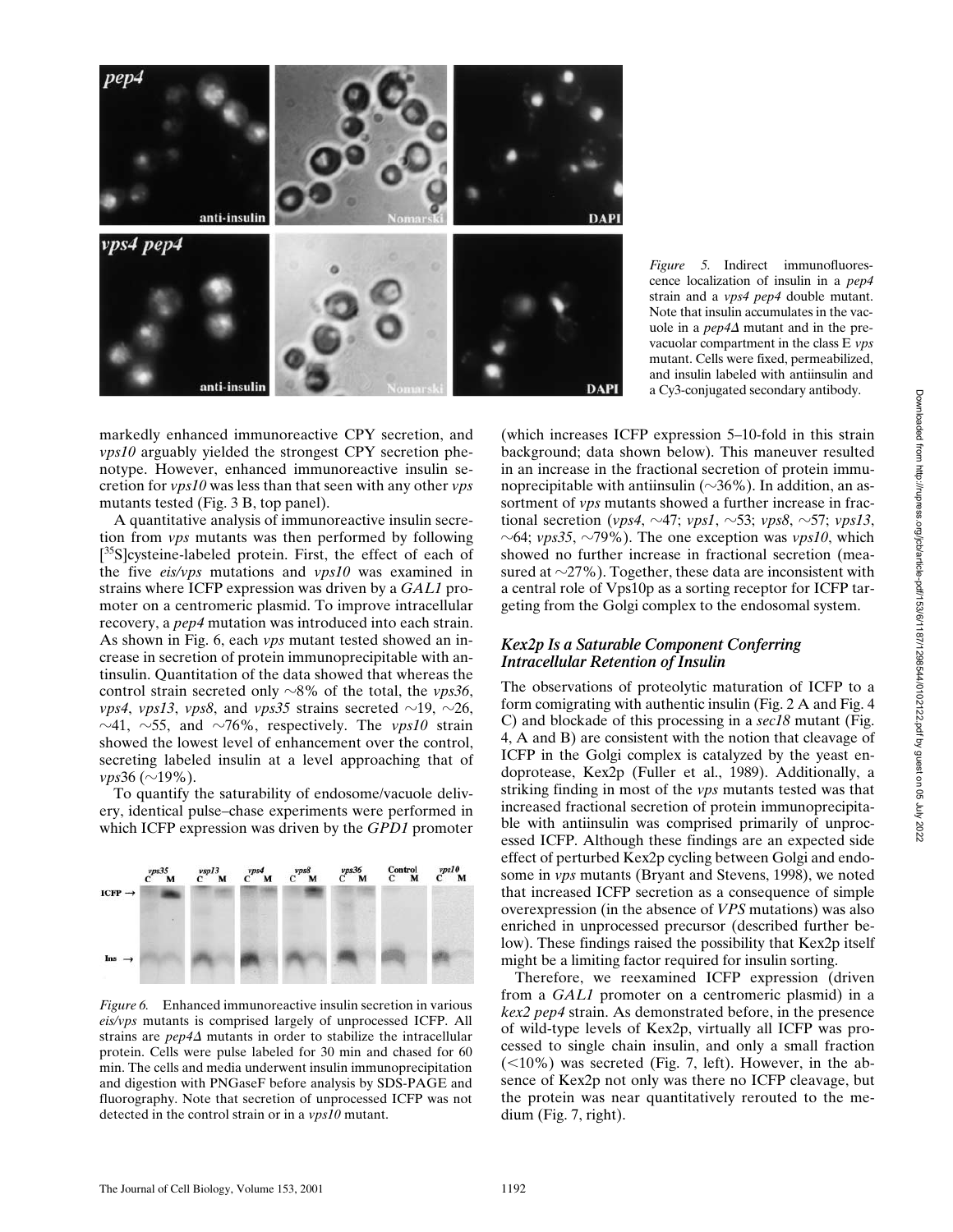![](_page_6_Picture_0.jpeg)

*Figure 7.* Deletion of *KEX2* causes near quantitative rerouting of ICFP to the medium. The strains are  $pep4\Delta$  mutants in order to stabilize the intracellular protein. Cells were pulse labeled for 30 min and chased for 60 min. The lysed cells

and media underwent insulin immunoprecipitation and digestion with PNGaseF before analysis by SDS-PAGE and fluorography.

#### *Secretion of Unprocessed ICFP Does Not Involve a*  **Dominant Secretion Signal in the α-Leader Peptide**

All evidence to date indicates that luminal protein targeting from the Golgi complex to the endosomal/vacuolar system requires specific signal recognition, and loss of this sorting results in protein secretion (Marcusson et al., 1994). Nevertheless, we wished to formally exclude the possibility that ICFP secretion might be mediated by a dominant secretion signal in the  $\alpha$ -leader peptide and that loss of this signal upon endoproteolytic cleavage might cause single chain insulin to be delivered to the vacuole. Because published evidence indicates that a fragment of the leader peptide from the secretory protein Hsp150 does not contain a dominant secretion signal (Holkeri and Makarow, 1998), we replaced the  $\alpha$ -leader with this fragment fused to single chain insulin (as described in Materials and Methods). This new insulin-containing chimera was quantitatively secreted (Fig. 8), indicating that secretion of the unprocessed ICFP does not require specific sorting information contained within the  $\alpha$ -leader peptide. Thus, intracellular retention of mature insulin cannot be explained by endoproteolytic removal of a dominant secretion signal.

#### *Is Kex2p the Insulin Sorting Receptor?*

Our screen for *EIS* genes did not yield any candidate sorting receptors for insulin because none encoded a protein bearing a luminal domain. However, like the Vps10p sorting receptor Kex2p follows a generally similar itinerary in which it is delivered to the endosomal system before recycling back to the Golgi complex (Brickner and Fuller, 1997). Moreover, it has been hypothesized recently in mammalian cells that proteases in the secretory pathway might have the potential to perform double duty as noncatalytic sorting receptors (Cool et al., 1997; Cool and Loh, 1998; Normant and Loh, 1998). Therefore, it was important to test a possible role for Kex2p as a sorting receptor for insulin.

Trafficking of Kex2p from the Golgi complex into the endosomal system requires specific information included in the COOH-terminal region of the protein: a COOHterminal deletion removing the serine/threonine-rich domain, the transmembrane domain, and the cytosolic tail domain results in a truncated Kex2p, which is catalytically active but behaves as a secretory protein, traveling quantitatively from the Golgi to the cell surface (Brenner and Fuller, 1992). Consequently, this secretory Kex2p cannot function as a sorting receptor to convey ligands from the

![](_page_6_Figure_8.jpeg)

*Figure 8.* Secretion of immunoreactive insulin is not mediated by a dominant sorting signal in the  $\alpha$ -leader. In this case, the --leader peptide in ICFP has been replaced by a fragment of the HSP150 leader (as described in Materials and Methods). The strains are  $pep4\Delta$  mutants in order to stabilize the intracellular protein. Cells were pulse labeled for 30 min and chased for 60 min. The lysed cells and media underwent insulin immunoprecipitation before analysis by SDS-PAGE and fluorography.

Golgi to the endosomal system. Therefore, we tested ICFP secretion in a *kex2 pep4* strain expressing secretory Kex2p. Confirming previous work, secretory Kex2p was massively secreted (Fig. 9 A). Loss of Kex2p expression resulted in nearly quantitative ICFP secretion when its expression was driven from a *GAL1* promoter (Fig. 9 B, middle two lanes). Importantly, however, expression of secretory Kex2p restored both endoproteolytic processing and intracellular retention of insulin (Fig. 9 B, right two lanes). When the *GPD1* promoter was used to further overexpress ICFP in excess of the ability of secretory Kex2p to cleave it, the fractional secretion of protein immunoprecipitable with antiinsulin was markedly increased, and all of the increase was comprised of unprocessed precursor (Fig. 9, C compared with B). Moreover, endoproteolytic processing of ICFP (expressed from a *GAL1* promoter) by secretory Kex2p also restored intracellular insulin retention in *vps35* cells (Fig. 9 D). These findings confirm that (a) Kex2p is a specific saturable component responsible for intracellular insulin retention, and (b) Kex2p acts catalytically as an endoprotease rather than as a luminal sorting receptor for insulin trafficking.

#### *Endoproteolytic Processing of ICFP Causes a Change in the Biophysical Properties of the Insulin Moiety*

In mammalian  $\beta$  cells, endoproteolytic processing to generate insulin results in polymerization and intracellular retention (Kuliawat and Arvan, 1994; Kuliawat et al., 2000). To examine the biophysical state of insulin retained in yeast cells, we modified two assays developed originally for mammalian insulin. Multimeric insulin recovered from pancreatic  $\beta$  cells has been detected by rapid sedimentation upon sucrose velocity gradient centrifugation (Michael et al., 1987). Although this sedimentation in vitro is not particularly quantitative, it nevertheless represents a feature that is not shared by the insulin precursor (Kulia-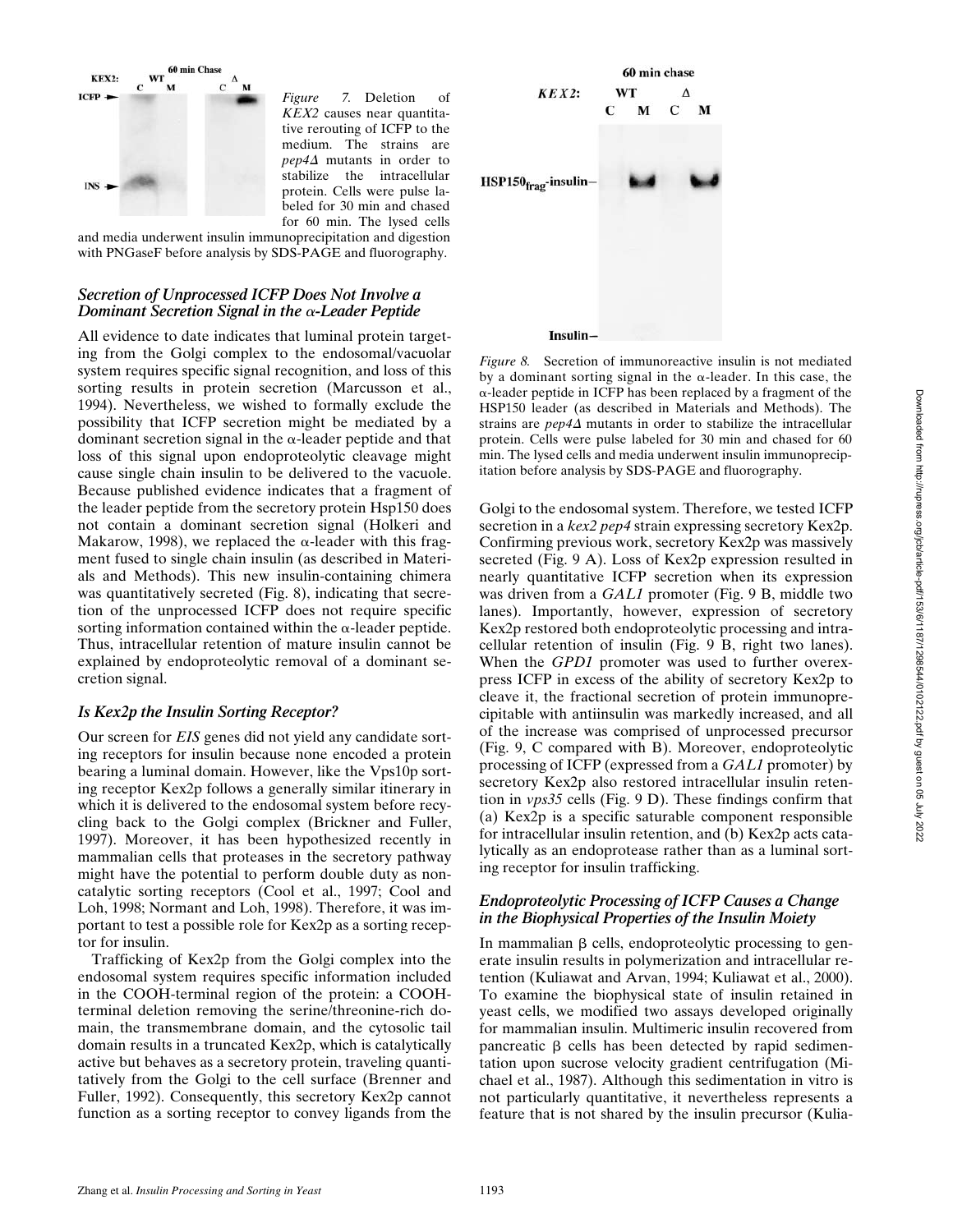![](_page_7_Figure_1.jpeg)

*Figure 9.* Replacement of Kex2p by secretory Kex2p is sufficient to cause intracellular insulin retention. The strains are  $pep4\Delta$  mutants in order to stabilize the intracellular protein. Cells were pulse labeled for 30 min and chased for 60 min. (A) Chase media bathing the indicated strains were collected and immunoprecipitated with an antibody against Kex2p. (B) Intracellularly retained and secreted forms of immunoreactive insulin upon ICFP expression with a *GAL1* promoter on a centromeric plasmid. Note that when truncated secretory Kex2p is expressed in the  $kex2\Delta$  mutant it alters protein targeting to the extent that insulin is made. (C) Intracellularly retained and secreted forms of immunoreactive insulin upon ICFP expression with a *GPD1* promoter on a centromeric plasmid. Note that at the higher levels of ICFP expression ICFP endoproteolytic processing is incomplete and the unprocessed portion is secreted. (D) Intracellularly retained and secreted forms of immunoreactive insulin upon ICFP expression with a GAL1 promoter in *vps35* cells. In these cells as well, secretory Kex2p expression alters the protein targeting to the extent that insulin is made.

wat and Arvan, 1994). A second approach detects multimeric assembly of mammalian insulin as measured by a loss of accessibility of its disulfide bonds to reduction by DTT under nondenaturing conditions (Huang and Arvan, 1995).

Single chain insulin was examined from *pep4* mutant cells expressing ICFP under control of the strong *GPD1* promoter. Cells were labeled continuously with  $[35S]$ cysteine for 45 or 60 min; under these conditions, significant amounts of labeled insulin and ICFP precursor coexist. First, we found, using a simplified sucrose velocity gradient (as described in Materials and Methods), that upon processing to insulin about half of the mature molecules exhibited very rapid sedimentation, which was not observed for the ICFP itself (Fig. 10 A). Using a second assay, in the experiment shown in Fig. 10 B insulin immunoprecipitates were resuspended and divided into various aliquots. As a control, one aliquot was denatured in conventional boiling SDS-containing gel sample buffer in the presence of 20 mM DTT and then subsequently alkylated with iodoacetamide. Denaturation allowed DTT to reduce all disulfide bonds in both the unprocessed precursor and mature insulin, causing a marked upward mobility shift for both bands (Fig. 10 B, lane 1). For comparison, a second aliquot was similarly denatured but without reduction, being alkylated only (Fig. 10 B, lane 2). A third aliquot was tested for disulfide accessibility to 20 mM DTT under nondenaturing conditions and then finally alkylated before SDS-PAGE. As shown, mature insulin was extremely resistant to reduction under nondenaturing conditions (equals 5% reduced), reflecting an inaccessibility of disulfide bonds in its tertiary/quaternary structure, whereas approximately half of the insulin precursor was reduced upon DTT exposure in the identical sample (Fig. 10 B, lane 3). Thus, by two independent assays endoproteolytic processing was associated with a significant change in the biophysical properties of insulin.

The foregoing data raised the question of whether sorting consequent to insulin precursor processing reflects any established features of insulin assembly. It is known that some key residues affecting insulin multimeric interactions lie along the proximal (that is  $NH<sub>2</sub>$ -terminal) portion of the insulin B chain. The B1–B8 sequence is notable for exhibiting great conformational flexibility, interconverting in a dynamic equilibrium between extended and more compact ( $\alpha$ -helical) configurations (Renscheidt et al., 1984; Wollmer et al., 1989; Kadima et al., 1992); in particular, the B5 histidine residues in the insulin hexamer play not only an important local role in conformation of the proximal B chain (Bentley et al., 1976; Kim and Shields, 1992) but also make structural contact in neighboring hexamers

![](_page_7_Figure_7.jpeg)

*Figure 10.* Structural maturation of insulin upon Kex2p-mediated endoproteolysis. (A) Sucrose velocity gradient centrifugation. (B) Disulfide accessibility of ICFP and mature insulin under denaturing and nondenaturing conditions. Note that in these experiments all samples were exposed to PNGase F (A) or endoglycosidase H (B) at the end of the analysis. In the experiment

shown in B, the enzyme digestion was performed in the complete absence of a reducing agent. The positions of reduced ICFP and insulin standards (ICFP-R and INS-R) and oxidized standards (ICFP-O and INS-O) are shown to the left of the panel.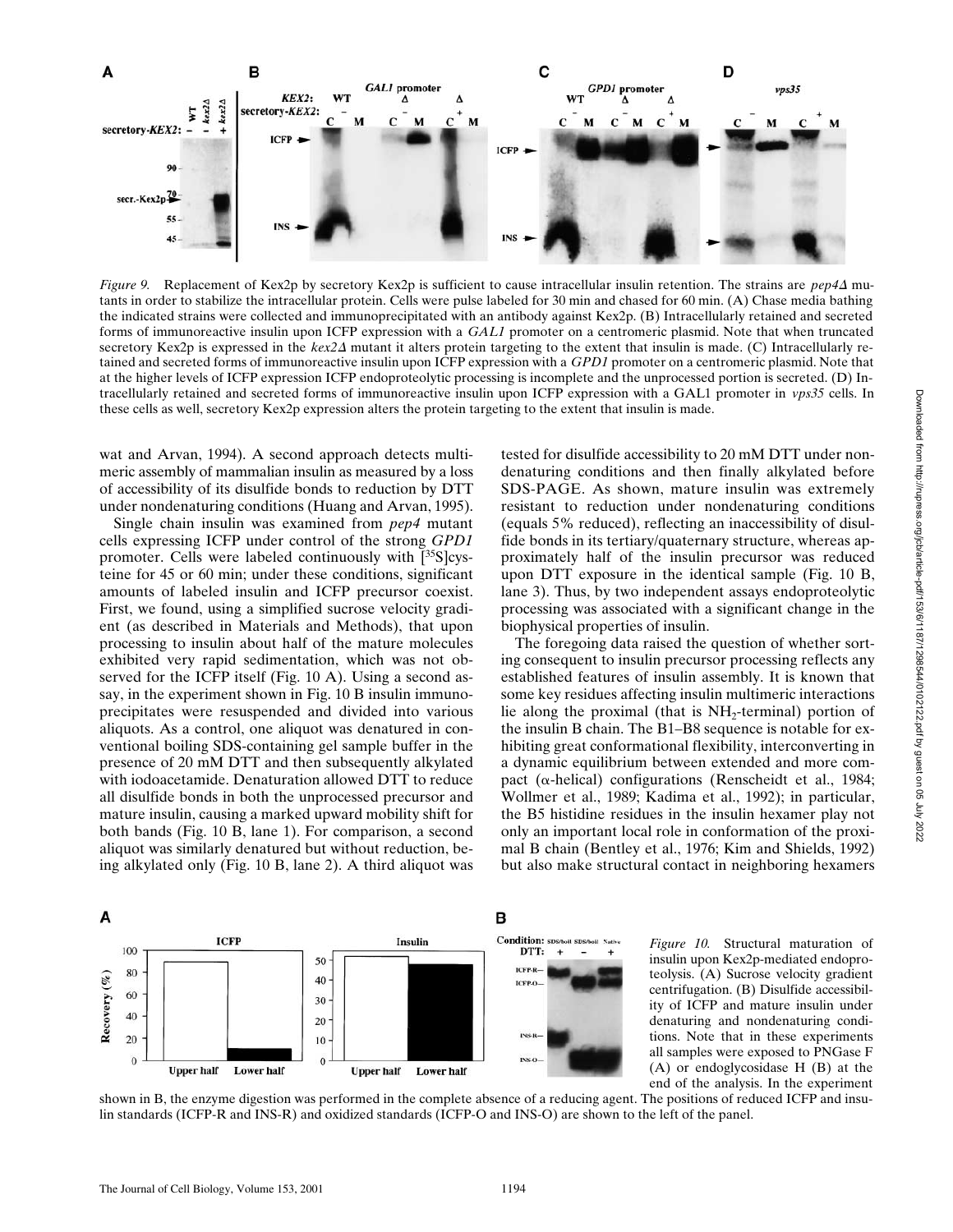(Baker et al., 1988). Recently, it has been suggested that mutation of B5H can cause structural perturbations in adjacent hexamers, which may affect insulin packing in vivo (Tang et al., 1999). Interestingly, examination of an H90T-ICFP mutant in which the insulin B5H residue is replaced by B5T showed that the majority of processed mutant insulin was secreted rather than being retained intracellularly (Fig. 11 A, open arrows).

The B5T mutation creates a potential  $NH<sub>2</sub>$ -linked glycosylation site within insulin in addition to the  $NH_2$ linked glycosylation sites that are actually used within the --leader peptide of ICFP. Notably, however, our studies showed clearly that the B5T insulin is not glycosylated as demonstrated by an identical SDS-PAGE mobility to that of nonmutagenized insulin and a lack of effect of PNGase F digestion (Fig. 11 A). Moreover, whereas the nonmutagenized insulin exhibits multimeric assembly as judged by sucrose velocity gradient centrifugation in vitro (Fig. 10 A and Fig. 11 B), the B5T mutant insulin was unable to sediment from the upper to the lower half of a sucrose velocity gradient (Fig. 11 B), supporting the notion that perturbation of insulin targeting in the secretory pathway is related to structural effects of the threonine mutation itself. Together, these data suggest that intracellular retention of insulin in yeast cells is dependent on insulin structural maturation, which is remarkably similar to recent conclusions about intracellular insulin retention in the regulated secretory pathway of mammalian cells (Kuliawat and Arvan, 1994; Huang and Arvan, 1995; Kuliawat et al., 2000).

#### *Discussion*

It has been reported that improved secretion efficiency of some insulin-containing chimeras can be achieved by replacing an  $\alpha$ -leader peptide with synthetic leader sequences that alter ER residence time, suggesting that ER quality control is an important feature of insulin secretion in yeast (Kjeldsen et al., 1997). However, we have discovered several additional features of the system not typical of ER quality control. First, using the ICFP construct described in Fig. 1 A, simple overexpression caused significantly enhanced secretion of immunoreactive insulin (Fig. 1 C), suggesting that one or more saturable components in the yeast secretory pathway limits insulin secretion. Second, newly-synthesized ICFP, containing a single dibasic cleavage site, was rapidly processed to a band comigrating with authentic insulin (Fig. 2 A) in a manner dependent on arrival in the Golgi complex (Fig. 4 A) and Kex2p activity (Fig. 7). Third, a direct assay for ERAD (in a *sec18* mutant) showed ICFP to be completely stable over a 90-min time course (Fig. 4, A and B), suggesting that it is not a ready substrate for typical ubiquitin-mediated proteasome-dependent proteolysis (Plemper and Wolf, 1999). Fourth, in the absence of Pep4p (vacuolar proteinase A) insulin accumulates not in the ER but in the vacuole (Fig. 4 C) where it is delivered via the endosomal system (Fig. 5). These novel features of ICFP and insulin sorting are summarized in Fig. 12.

The targeting of insulin expressed from ICFP is decided upon in the Golgi complex (Fig. 12). Initially we thought that vacuolar targeting of insulin might be mediated by a Golgi-based quality control system like that responsible for

![](_page_8_Figure_5.jpeg)

*Figure 11.* Intracellular retention of insulin is perturbed in a point mutant changing the insulin B5 histidine to threonine. The strains are  $pep4\Delta$  mutants in order to stabilize the intracellular protein. (A) Intracellularly retained and secreted insulin upon expression of the nonmutagenized ICFP control (Con) or the H90T-ICFP mutant (B5T) with a *GAL1* promoter on a centromeric plasmid. Cells were pulse labeled for 30 min and chased for 60 min. The lysed cells and media underwent insulin immunoprecipitation before analysis by SDS-PAGE and fluorography. Note the dramatically increased secretion of the B5T mutant insulin (open arrows). Where indicated, the samples were digested with PNGaseF before SDS-PAGE. Only the insulin bands are shown in order to facilitate direct comparison of insulin secretion efficiency. C, cells; M, medium. (B) Intracellular nonmutagenized insulin control protein (Con) or the mutagenized insulin (B5T) followed by sucrose velocity gradient centrifugation analysis as in the legend to Fig. 10 A. Note that sedimentation of the B5T mutant (arrow) is clearly inhibited. U, top half of gradient; L, bottom half of gradient.

the degradation of a mutant lambda repressor protein fused to invertase (Hong et al., 1996) and a variety of other proteins in the secretory pathway (Chang and Fink, 1995; Luo and Chang, 1997; Beck et al., 1999; Li et al., 1999). Certainly, routing of insulin to the vacuole via the endosomal system provides a rationale for why five out of six *eis* gene disruptions identified in our genetic screen are *vps* mutants (Fig. 3 A) that impair post-Golgi trafficking of CPY (Fig. 3 B) and other vacuole-bound proteins. Nevertheless, there appear to be significant differences in the molecular mechanisms accounting for inefficient secretion of ICFP versus that of other proteins subject to Golgi quality control. First, the vacuolar delivery of the lambda repressor-containing fusion protein occurs primarily when the sequence is mutated to induce misfolding. By contrast, single chain insulin folds similarly to authentic insulin (Thim et al., 1986; Hua et al., 1998; Kjeldsen et al., 1998), and no mutations inducing misfolding have been introduced. Furthermore, all three insulin disulfide bonds appear intact (data not shown), and the band comigrates by nonreducing SDS-PAGE with authentic insulin. Indeed, our current evidence suggest that the unsecreted single chain insulin takes on quaternary structural features (Fig. 10) observed for authentic insulin, which are dependent on a native tertiary structure (Kuliawat and Arvan, 1994; Huang and Arvan, 1995). Second, although Vps10p has been proposed to operate as a quality control receptor in the Golgi complex for certain substrates (Hong et al., 1996; Durr et al., 1998; Holkeri and Makarow, 1998; Jorgensen et al., 1999), *vps10* cells did not show significantly increased secretion of ICFP (Fig. 3 B and Fig. 6). Thus, a Vps10pmediated mechanism does not appear to contribute significantly to the sorting of insulin in the secretory pathway.

A novel aspect of the present studies was our discovery that deletion of *KEX2* causes quantitative secretion of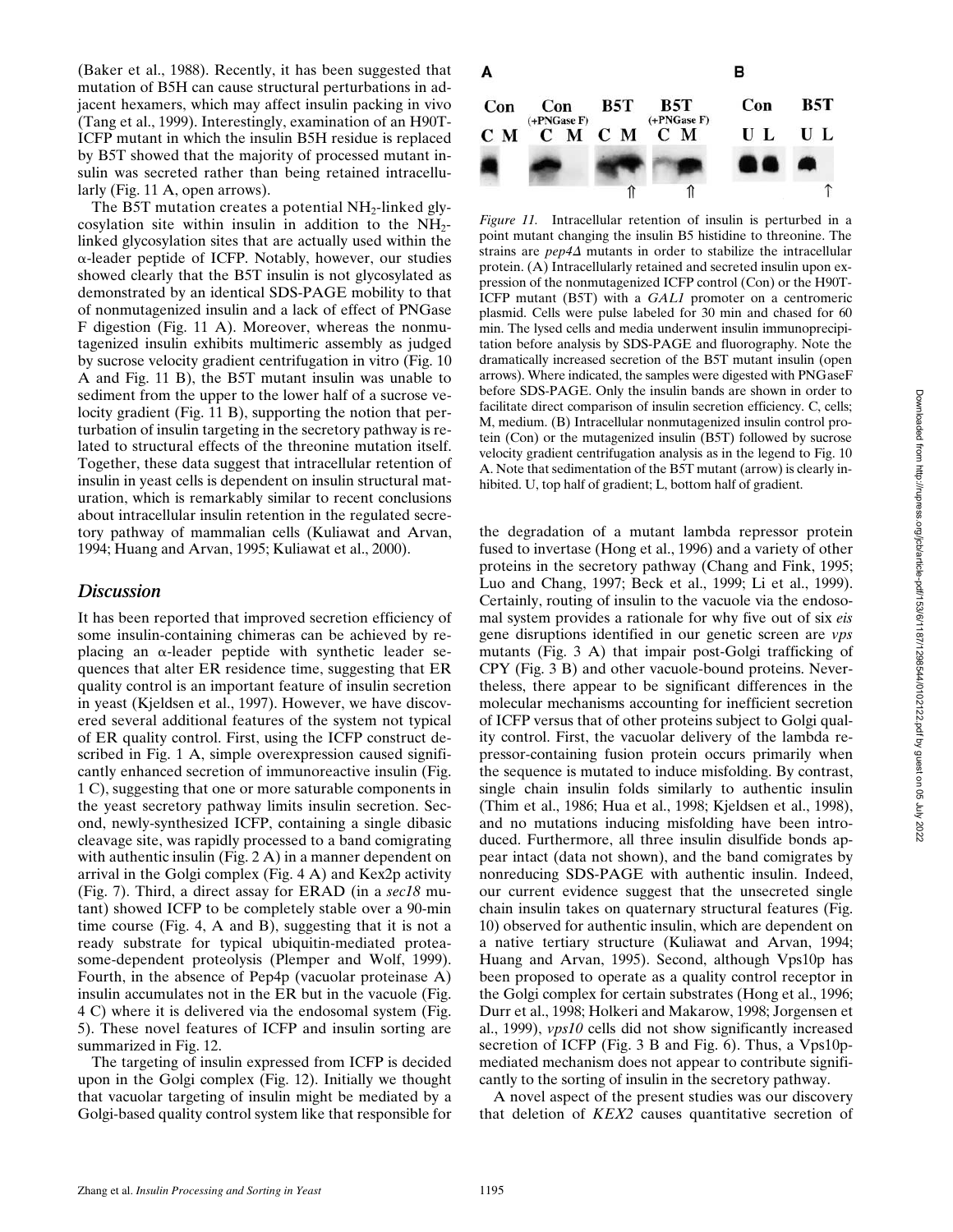![](_page_9_Figure_1.jpeg)

*Figure 12.* Model of ICFP and insulin sorting in the secretory pathway of yeast cells. According to this schema, ICFP is quantitatively delivered to the Golgi complex where it may encounter Kex2p. To the extent that the precursor protein is unprocessed by Kex2p, it is delivered to the cell surface via the secretory pathway. To the extent that ICFP is endoproteolytically processed in the Golgi complex, insulin is retained intracellularly and is delivered ulti-

mately to the vacuole. Note that the  $\alpha$ -leader peptide contains no [<sup>35</sup>S]cysteine residues; thus, we have not analyzed the fate of the --leader peptide after cleavage from the insulin moiety.

ICFP (Fig. 7). We considered initially the possibility, albeit unprecedented, that the  $\alpha$ -leader peptide might contain a dominant secretion signal, the loss of which would result in intracellular insulin retention. This possibility was excluded from the results of experiments in which the  $\alpha$ -leader was replaced with a fragment of another leader peptide known to lack a dominant secretion signal (Fig. 8). These findings led us to consider a second hypothesis that Kex2p itself might serve as a sorting receptor that causes intracellular insulin retention. However, in either a *kex2*-null strain (Fig. 9 B) or a *vps35* strain (Fig. 9 D), expression of secretory Kex2p is sufficient to cause intracellular insulin retention even though secretory Kex2p itself is delivered from the Golgi complex to the cell surface (Fig 9 A). Moreover, the degree to which secretory Kex2p (or wildtype Kex2p) conferred intracellular retention was limited to the extent that the precursor protein was processed to mature insulin (Fig. 9 C). This indicates that Kex2p enzymatic activity in the Golgi complex is a saturable limiting component in the molecular sorting of the insulin precursor (Fig. 12). Moreover, when ICFP is mutated to make substitutions at the dibasic cleavage site, secretion of immunoreactive insulin (precursor) is also increased (our unpublished data). Altogether, our data indicate that it is endoproteolysis itself that prevents rapid secretion of the insulin precursor (Fig. 12).

Although our data do not formally exclude the possibility of sorting receptors for processed insulin, no genes encoding proteins with a luminal domain (that could serve as potential sorting receptors) were identified in our genetic screen. The fact that *kex2* was not isolated in the *eis* screen may be accounted for by the fact that in our strain background, *kex2* mutant cells seem to grow more slowly, and the filter blot assay used for screening is indirectly dependent on the size of the colonies secreting ICFP. Likewise, other gene disruptions that adversely affect cell growth would also be overlooked in the screen, and this conceivably could contribute to the fact that we did not recover a potential sorting receptor.

We have proposed in mammalian-regulated secretory cells that endoproteolytic conversion to insulin facilitates intracellular retention of the newly synthesized protein (Kuliawat et al., 2000). This may occur because homomultimerization limits the ability of insulin to enter post-Golgi transport intermediates leading ultimately to the cell surface (Kuliawat and Arvan, 1992). It seems quite possible that related phenomena could account for insulin trafficking in the secretory pathway of yeast cells. Our evidence supports the idea that there is a change in biophysical properties upon endoproteolytic conversion to the mature insulin species (Fig. 10). Intriguingly, recent proposals for mechanisms that alter post-Golgi targeting of other proteins include homomultimerization facilitated by endoproteolytic cleavage at dibasic sites (Silletti et al., 2000) and ordered luminal protein aggregation (Wolins et al., 1997). Indeed, we find that upon endoproteolytic processing, a B5T mutant insulin is no longer efficiently retained, the majority being secreted instead (Fig. 11 A), and this is correlated with an inability of the protein to form a stable multimeric assembly, as measured by sucrose gradient centrifugation (Fig. 11 B). In conclusion, although the issue remains unresolved of whether a Golgi/post-Golgi membrane-associated receptor plays any role in intracellular insulin targeting, it would appear that precursor endoproteolysis unmasks information required for sorting by retention for the vast majority of, if not all, insulin molecules in the eukaryotic secretory pathway.

We thank Drs. L. Marsh (Long Island University, Brooklyn, NY) and D. Jenness (University of Massachusetts, Worcester, MA) for advice during early portions of this work, and members of the Arvan and Chang laboratories for helpful discussions.

This work was supported by National Institutes of Health grants DK48280 (to P. Arvan) and GM58212 (to A. Chang).

Submitted: 21 February 2001 Revised: 5 April 2001 Accepted: 8 May 2001

#### *References*

- Ammerer, G., C.P. Hunter, J.H. Rothman, G.C. Saari, L.A. Valls, and T.H. Stevens. 1986. PEP4 gene of *Saccharomyces cerevisiae* encodes proteinase A, a vacuolar enzyme required for processing of vacuolar precursors. *Mol. Cell. Biol.* 6:2490–2499.
- Arvan, P., and D. Castle. 1998. Sorting and storage during secretory granule biogenesis: looking backward and looking forward. *Biochem. J.* 332:593–610.
- Baker, E.N., T.L. Blundell, J.F. Cutfield, S.M. Cutfield, E.J. Dodson, G.G. Dodson, D.M.C. Hodgkin, R.E. Hubbard, N.W. Isaacs, C.D. Reynolds, et al. 1988. The structure of 2Zn pig insulin crystals at 1.5 A resolution. *Phil. Trans. R. Soc.* 319:369–456.
- Beck, T., A. Schmidt, and M.N. Hall. 1999. Starvation induces vacuolar targeting and degradation of the tryptophan permease in yeast. *J. Cell Biol.* 146: 1227–1238.
- Bentley, G., E. Dodson, G. Dodson, D. Hodgkin, and D. Mercola. 1976. Structure of insulin in 4-zinc insulin. *Nature.* 261:166–168.
- Boeke, J.D., J. Trueheart, G. Natsoulis, and G.R. Fink. 1987. 5-Fluoroorotic acid as a selective agent in yeast molecular genetics. *Methods Enzymol.* 154: 164–175.
- Brenner, C., and R.S. Fuller. 1992. Structural and enzymatic characterization of a purified prohormone-processing enzyme: secreted, soluble Kex2 protease. *Proc. Natl. Acad. Sci. USA.* 89:922–926.
- Brickner, J.H., and R.S. Fuller. 1997. SOI1 encodes a novel, conserved protein that promotes TGN-endosomal cycling of Kex2p and other membrane proteins by modulating the function of two TGN localization signals. *J. Cell Biol.* 139:23–36.
- Brigance, W.T., C. Barlowe, and T.R. Graham. 2000. Organization of the yeast Golgi complex into at least four functionally distinct compartments. *Mol. Biol. Cell.* 11:171–182.
- Brodsky, J.L., and A.A. McCraken. 1997. ER-associated and proteasomemediated protein degradation: how two topologically restricted events came together. *Trends Cell Biol.* 7:151–156.
- Bryant, N.J., and T.H. Stevens. 1998. Vacuole biogenesis in *Saccharomyces cer-*